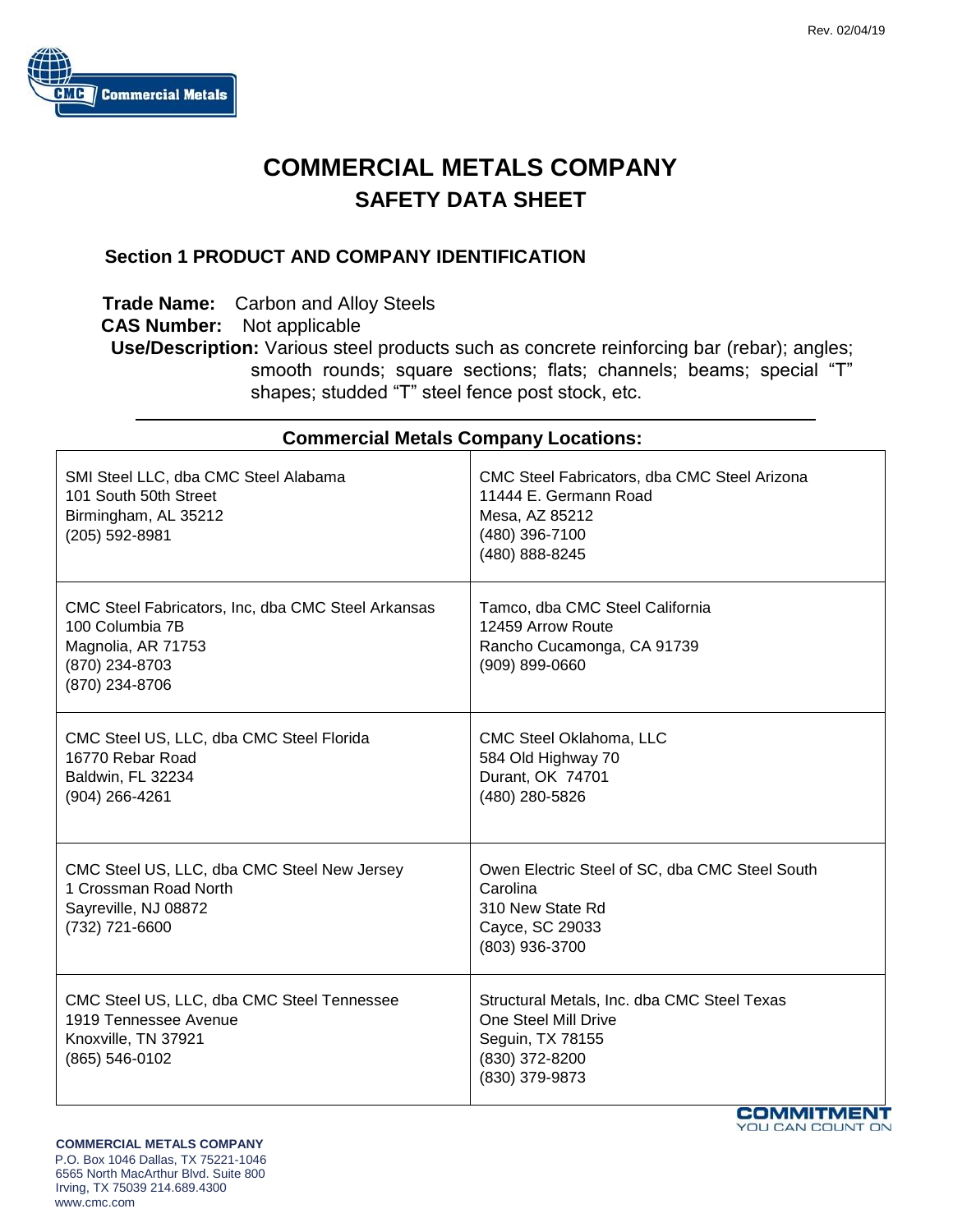# **24 HOUR Emergency Response: CHEMTREC 1-800-424-9300**

# **Section 2 HAZARD INFORMATION**

**Emergency Overview** – Welding, sawing, brazing, grinding, abrasive blasting, machining and other processes may cause dusts, potentially combustible dust, and /or fumes to be released. May be harmful if inhaled. May irritate the eyes, skin and respiratory tract. Molten material may cause thermal burns.

**Potential Health Effects** – Steel products do not present an inhalation, ingestion, or skin hazard. However, processes, (such as welding, sawing, brazing, grinding, abrasive blasting, and machining) may result in the formation of fumes, dust, and/or particulate that may present a variety of health hazards. Molten steel is also hazardous.

**Eye Contact** – Dusts or particulates may cause mechanical irritation including pain, tearing, and redness. Scratching of the cornea can occur if eye is rubbed. Fumes may be irritating. Contact with the heated material may cause thermal burns.

**Skin Contact** – Dusts or particulates may cause mechanical irritation due to abrasion. Coated steel may cause skin irritation in sensitive individuals (see Section 16 for additional information). Some components in this product are capable of causing an allergic reaction, possibly resulting in burning, itching, and skin eruptions. Contact with heated material may cause thermal burns.

**Inhalation** – Dusts may cause irritation of the nose, throat, and lungs. Excessive inhalation of metallic fumes and dusts may result in metal fume fever, and influenza-like illness. It is characterized by a sweet or metallic taste in the mouth, accompanied by dryness and irritation of the throat, cough, shortness of breath, pulmonary edema, general malaise, weakness, fatigue, muscle and joint pains, blurred vision, fever and chills. Typical symptoms last from 12 - 48 hours.

**Ingestion** – Not expected to be acutely toxic via ingestion based on the physical and chemical properties of the product. Swallowing of excessive amounts of the dust may cause irritation, nausea, and diarrhea.

**Potential Fire and Explosion Hazards** – Under normal conditions, steel products do not present fire or explosion hazards, and dust generated by handling steel products is oxidized and not combustible. Processing of steel product by some individual customers may produce potentially combustible dust that may represent a fire or explosion hazard.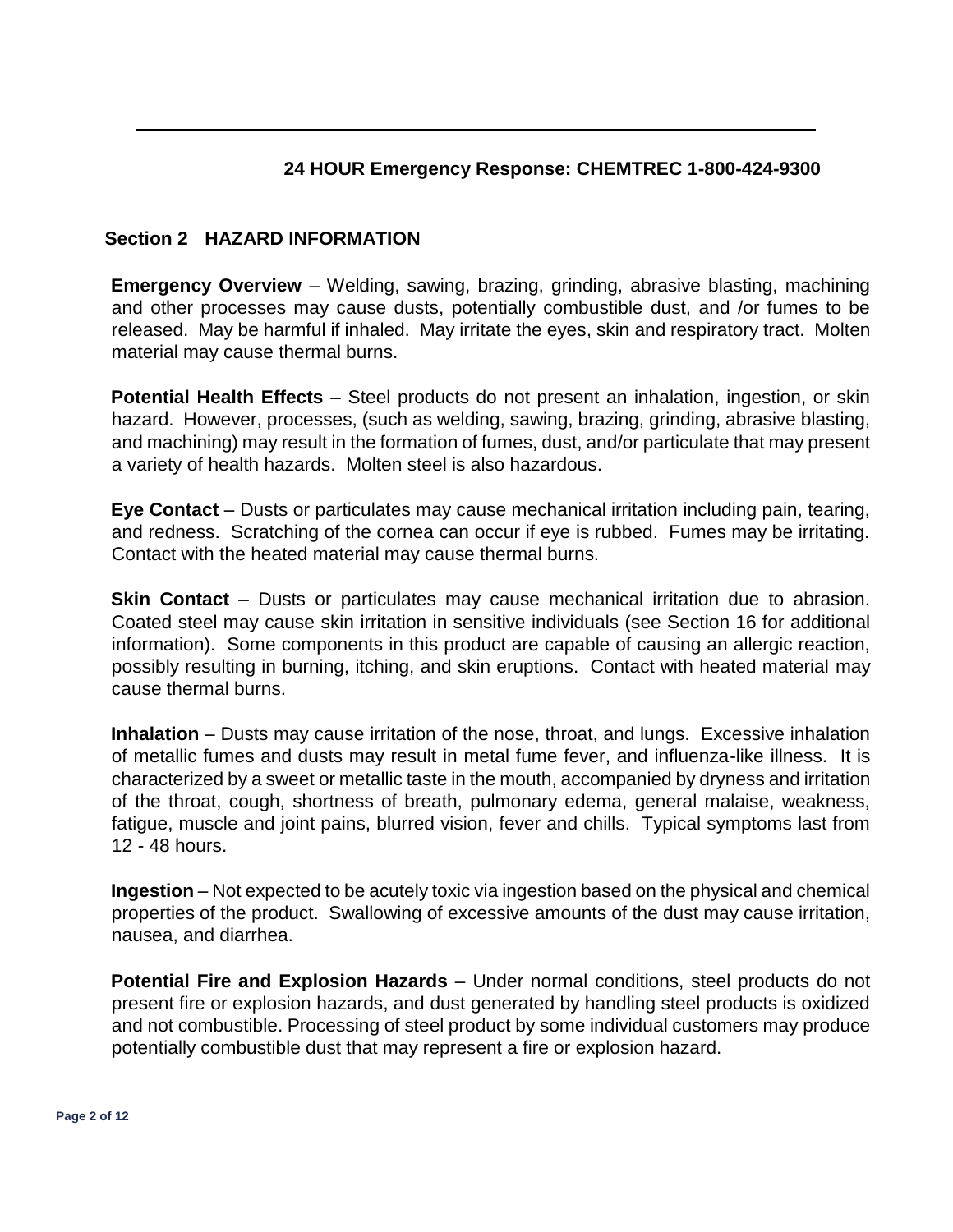**Chronic or Special Toxic Effects** – Repeated exposure to fine dusts may inflame the nasal mucosa and cause changes to the lung. In addition, a red-brown pigmentation of the eye and/or skin may occur. Welding fumes have been associated with adverse health effects. Contains components that may cause cancer or reproductive effects. The following components are listed by NTP, OSHA, or IARC as carcinogens: nickel, chromium (hexavalent), cobalt, lead, cadmium, antimony (trioxide), arsenic, beryllium. See Section 11, for additional, specific information on effects noted above.

**Target Organs** – Overexposure to specific components of this product that are generated in dusts or fumes may cause adverse effects to the following organs or systems: eyes, skin, liver, kidney, central nervous system, cardiovascular system, respiratory system.

**Medical Conditions Aggravated by Exposure** – Diseases of the skin such as eczema may be aggravated by exposure. Also, disorders of the respiratory system including asthma, bronchitis and emphysema. Long-term inhalation exposure to agents that cause pneumoconiosis (e.g. dust) may act synergistically with inhalation of oxide fumes or dusts of this product.

| <b>Composition /</b><br><b>Ingredients</b> | % Range      | <b>OSHA PEL</b>             | (ACGIH) TLV                 |
|--------------------------------------------|--------------|-----------------------------|-----------------------------|
|                                            | $0 - 0.1$    | 5 (resp frac)               | $10$ (dust)                 |
| Aluminum                                   |              | 5 (total dust)              | 5 (welding fumes)           |
| <b>Boron</b>                               | $0 - 0.01$   | Not established             | Not established             |
| Carbon<br>(in solution with<br>Iron)       | < 1.1        | 3.5                         | 3.5                         |
| Calcium                                    | $0 - 0.9$    | 5 (oxide dust)              | 2 (oxide dust)              |
|                                            |              | $0.5$ (Cr II and III)       | 0.5 (metal and Cr III)      |
| Chromium                                   | $0.05 - 1.5$ | 1 (metal)                   | 0.0.5 (water-soluble Cr VI) |
|                                            |              |                             | 0.01 (insoluble Cr VI)      |
| Columbium                                  | $0 - 0.1$    | <b>Not Listed</b>           | <b>Not Listed</b>           |
|                                            | $0.01 - 1$   | 0.1 (dust or mist)          | $0.2$ (fume)                |
| Copper                                     |              | 1 (dusts ans mists)         |                             |
| Iron                                       | balance      | 10 (oxide dust and<br>fume) | 5 (oxide dust and fume)     |
| Lead                                       | $0 - 0.1$    | 0.05 (dust/fume)            | 0.05 (dust/fume A3          |
|                                            |              |                             | carcinogne)                 |
| Manganese                                  | $0.3 - 2$    | 5                           | 0.2                         |

# **Section 3 COMPOSITION/INFORMATION ON INGREDIENTS**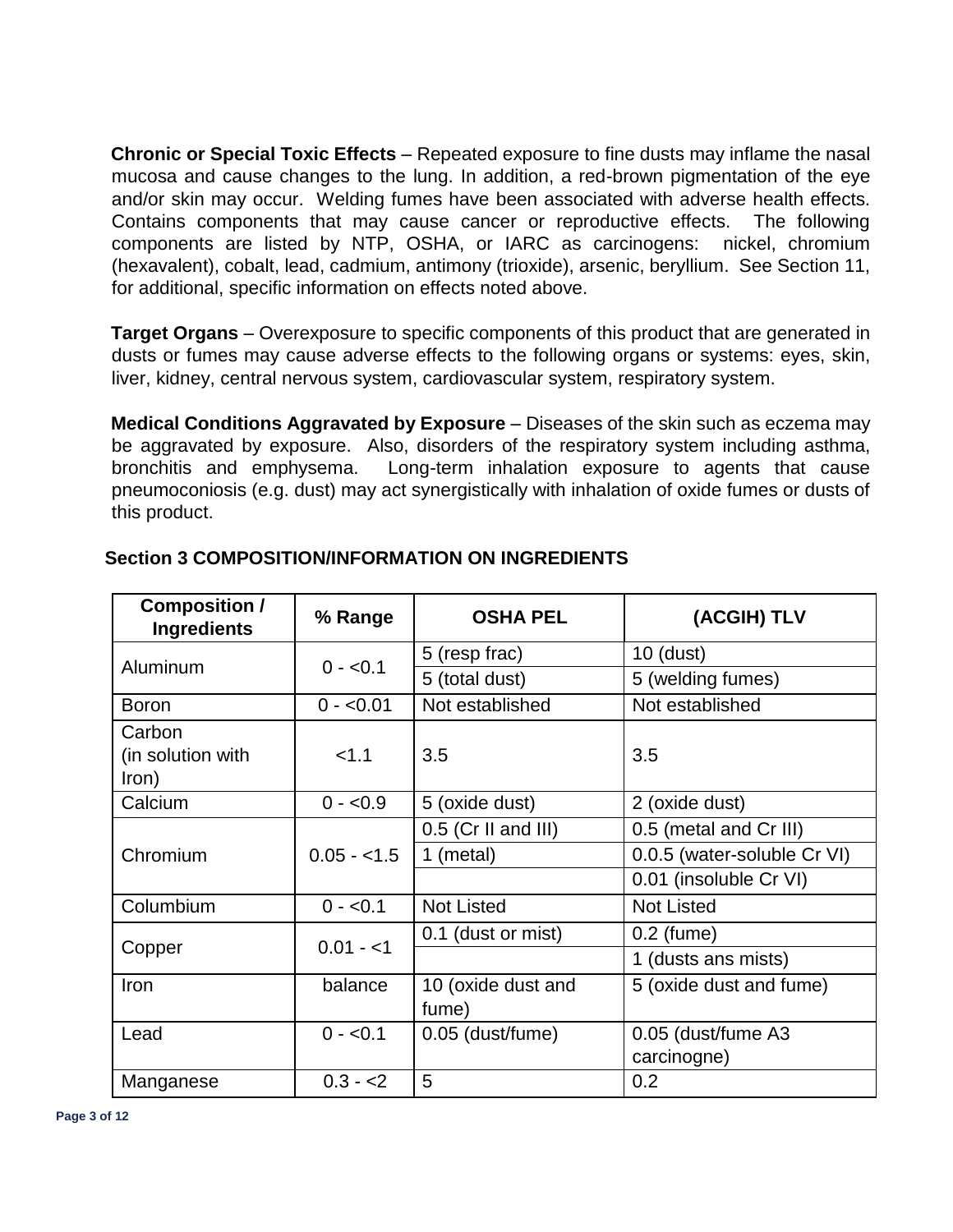|                      | $0 - 0.5$    | 5 (soluble compounds) | 5 (soluble compounds)     |
|----------------------|--------------|-----------------------|---------------------------|
| Molybdenum           |              | 15 (metal)            | 10 (Metal and insoluble)  |
|                      |              | 1                     | 1.5 (metals)              |
| <b>Nickel</b>        | $0.05 - 0.5$ |                       | 0.1 (soluble compounds)   |
|                      |              |                       | 0.2 (insoluble compounds) |
| Nitrogen             | $0 - 0.9$    | simple asphyxiant     | simple asphyxiant         |
| Phosphorous          | $0 - 0.1$    | 0.1                   | 0.05                      |
| (yellow)             |              |                       |                           |
| Silicon              | $0 - 1.0$    | 15                    | 10                        |
| Sulfur               | $0 - 0.5$    | 13 (sulfur dioxide)   | 5.24 (sulfur dioxide)     |
|                      |              | 2 (metal)             | 2 (metal and oxide)       |
| Tin                  | $0 - 0.1$    | 0.1 (organic          | 0.1 (organic compounds)   |
|                      |              | compounds)            |                           |
| Titanium             | $0 - 0.1$    | 15                    | 10                        |
|                      |              | 0.1 (pentoxide fume)  | 0.05 (pentoxide dust or   |
| Vanadium             | $0 - 0.1$    |                       | fume)                     |
|                      |              | 0.5 (pentoxide dust)  |                           |
| <b>Welding Fumes</b> | <b>NA</b>    | 5                     | 5                         |
|                      |              | 5 (oxide fume)        | 10 (oxide dust)           |
| Zinc                 | $0 - 0.1$    | 10 (oxide dust)       | 5 (oxide fume)            |
|                      |              |                       | 10 (oxide fume-STEL)      |

#### **Section 4 FIRST-AID MEASURES**

**Eye Contact** – In case of overexposure to dusts or fumes, immediately flush eyes with plenty of water for at least 15 minutes occasionally lifting the eye lid. Get medical attention if irritation persists. Thermal burns should be treated as medical emergencies.

**Skin Contact** – In case of overexposure to dusts or particulates, wash with soap and plenty of water. Get medical attention if irritation develops or persists. If thermal burn occurs, flush area with cold water and get immediate medical attention.

**Inhalation** – In case of overexposure to dusts or fumes, remove to fresh air. Get immediate medical attention if symptoms described in this SDS develop.

**Ingestion** – Not considered an ingestion hazard. However, if excessive amounts of dust or particulates are swallowed, treat symptomatically and supportively. Get medical attention.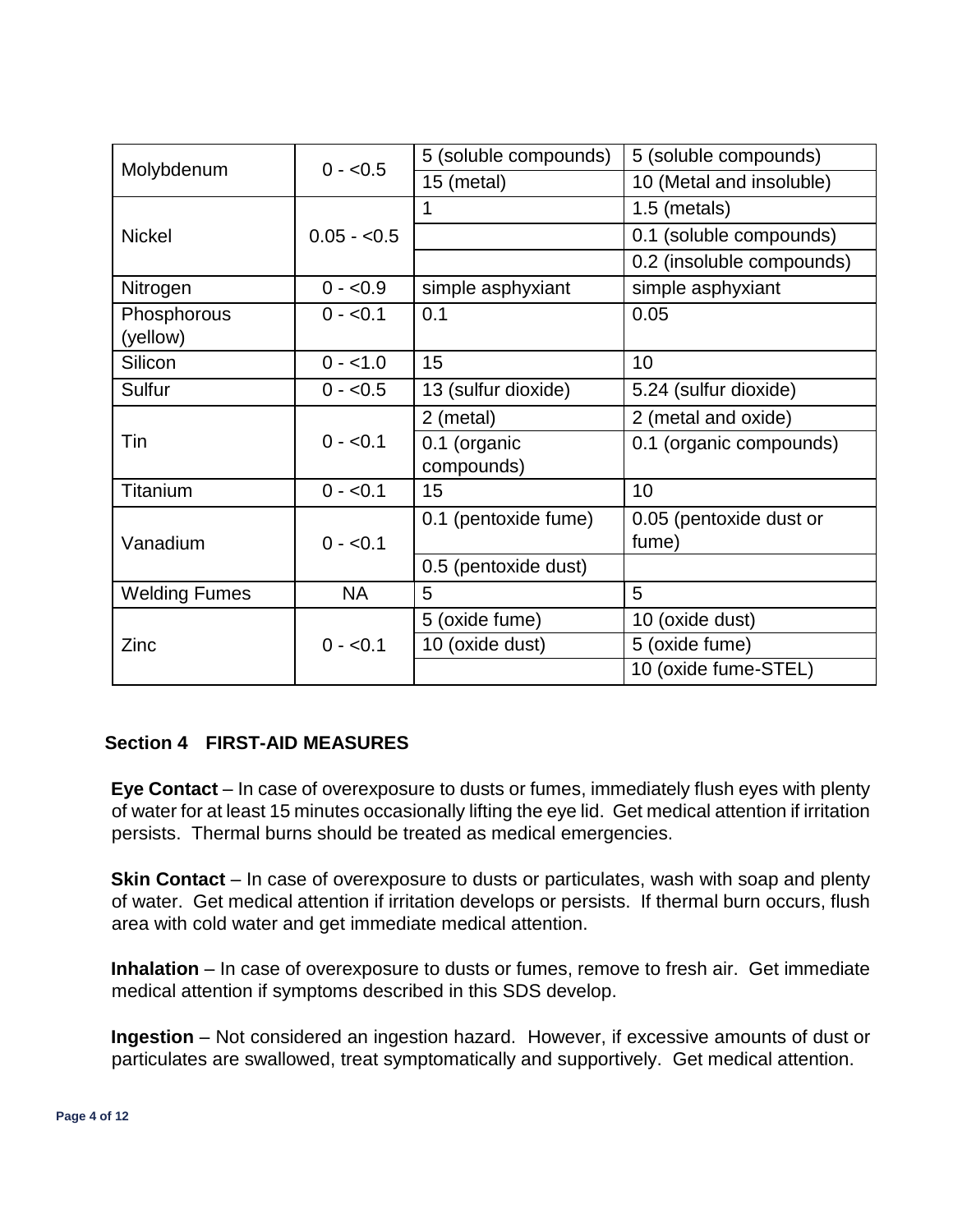**Notes to Physician** – Inhalation of metal fume or metal oxides may produce an acute febrile state, with cough, chills, weakness, and general malaise, nausea, vomiting, muscle cramps, and remarkable leukocytosis. Treatment is symptomatic, and condition is self-limited in 24 - 48 hours. Chronic exposure to dusts may result in pneumoconiosis of mixed type.

#### **Section 5 FIRE-FIGHTING MEASURES**

**Flash Point** (Method) – Not applicable

**Flammable Limits** (1% volume in air) – Not applicable

**Auto Ignition Temperature** – Not applicable

**Extinguishing Media** – For molten metal, use dry powder or sand. For steel dust use or dry sand, water, foam, argon or nitrogen.

**Special Fire Fighting Procedures** – Do not use water on molten steel. Do not use Carbon Dioxide (CO<sub>2</sub>). Firefighters should not enter confined spaces without wearing NIOSH/MSHA approved positive pressure breathing apparatus (SCBA) with full face mask and full protective equipment.

**Unusual Fire and Explosion Hazards** – Steel products do not present fire or explosion hazards under normal conditions. Any non-oxidized fine metal particles/dust generated by grinding, sawing, abrasive blasting, or individual customer processes may produce materials that the customer should test for combustibility and other hazards in accordance with applicable regulations. High concentrations of combustible metallic fines in the air may present an explosion hazard.

# **Section 6 ACCIDENTAL RELEASE MEASURES**

**Precautions if Material is Spilled or Released** – Emergency response is unlikely unless in the form of combustible dust. Avoid inhalation, eye, or skin contact of dusts by using appropriate precautions outlined in this SDS (see Section 8). Fine turnings and small chips should be swept or vacuumed and placed into appropriate disposable containers. Keep fine dust or powder away from sources of ignition under normal conditions. Scrap should be reclaimed for recycling. Prevent materials from entering drains, sewers or waterways. Specific standards and regulations may be applicable to materials generated by individual customer processes. As appropriate, these standards and regulations should be consulted for applicability.

**Fire and Explosion Hazards** – Some customers processes may generate combustible dust that may require specific precautions when cleaning spills or releases of dust.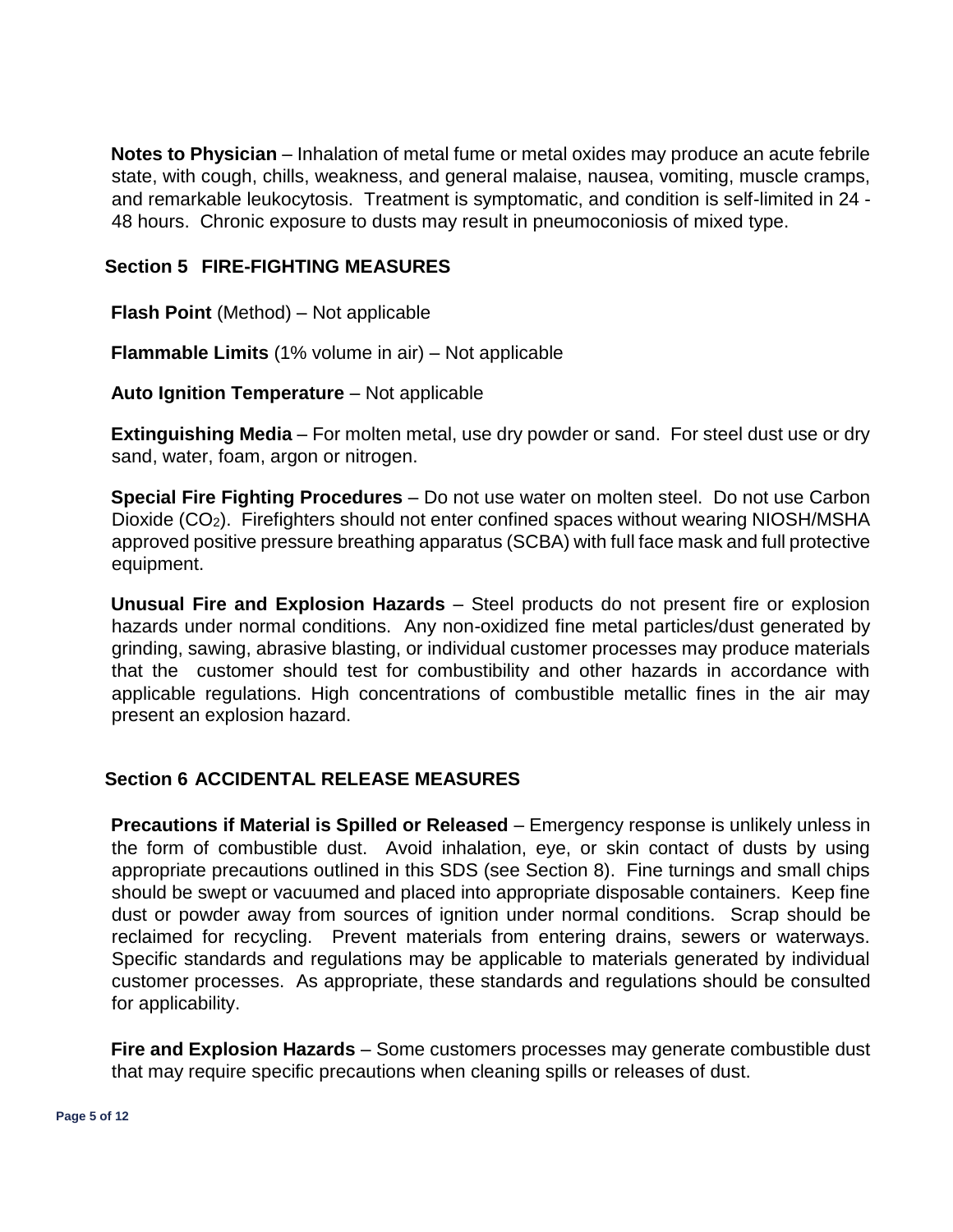**Environmental Precautions** – Some grades of steel may contain reportable quantities of alloying elements. See Section 15 for additional information.

**Waste Disposal Methods** – This product can be recycled.

#### **Section 7 HANDLING AND STORAGE**

**Storage Temperatures** – Stable under normal temperatures and pressures.

**Precautions to be Taken in Handling and Storing** – Store away from strong oxidizers. Dusts and/or powders, alone, or combined with process specific fluids, may form explosive mixtures with air. Applicable Federal, state and local laws and regulations may require testing dust generated from processing of steel products to determine if it represents a fire or explosion hazard and to determine appropriate protection methods. Avoid breathing dusts or fumes.

# **Section 8 EXPOSURE CONTROLS/PERSONAL PROTECTION**

Operations with potential for generating high concentrations of airborne particulates or fumes should be evaluated and controlled as necessary.

**Eye Protection** – Use safety glasses. Dust resistant safety goggles are recommended under circumstances where particles could cause mechanical injury such as grinding or cutting. Face shield should be used when welding or cutting.

**Skin** – Appropriate protective gloves should be worn as necessary. Good personal hygiene practices should be followed including cleansing exposed skin several times daily with soap and water and laundering or dry cleaning soiled work clothing.

**Respiratory Protection** – NIOSH/MSHA approved dust/fume/mist respirator should be used to avoid excessive exposure. See Section 3 for component material information exposure limits. If such concentrations are sufficiently high that this respirator is inadequate, or high enough to cause oxygen deficiency, use a positive pressure self-contained breathing apparatus (SCBA). Follow all applicable respirator use, fitting, and training standards and regulations.

**Ventilation** – Provide general and/or local exhaust ventilation to control airborne levels of dust or fumes below exposure limits.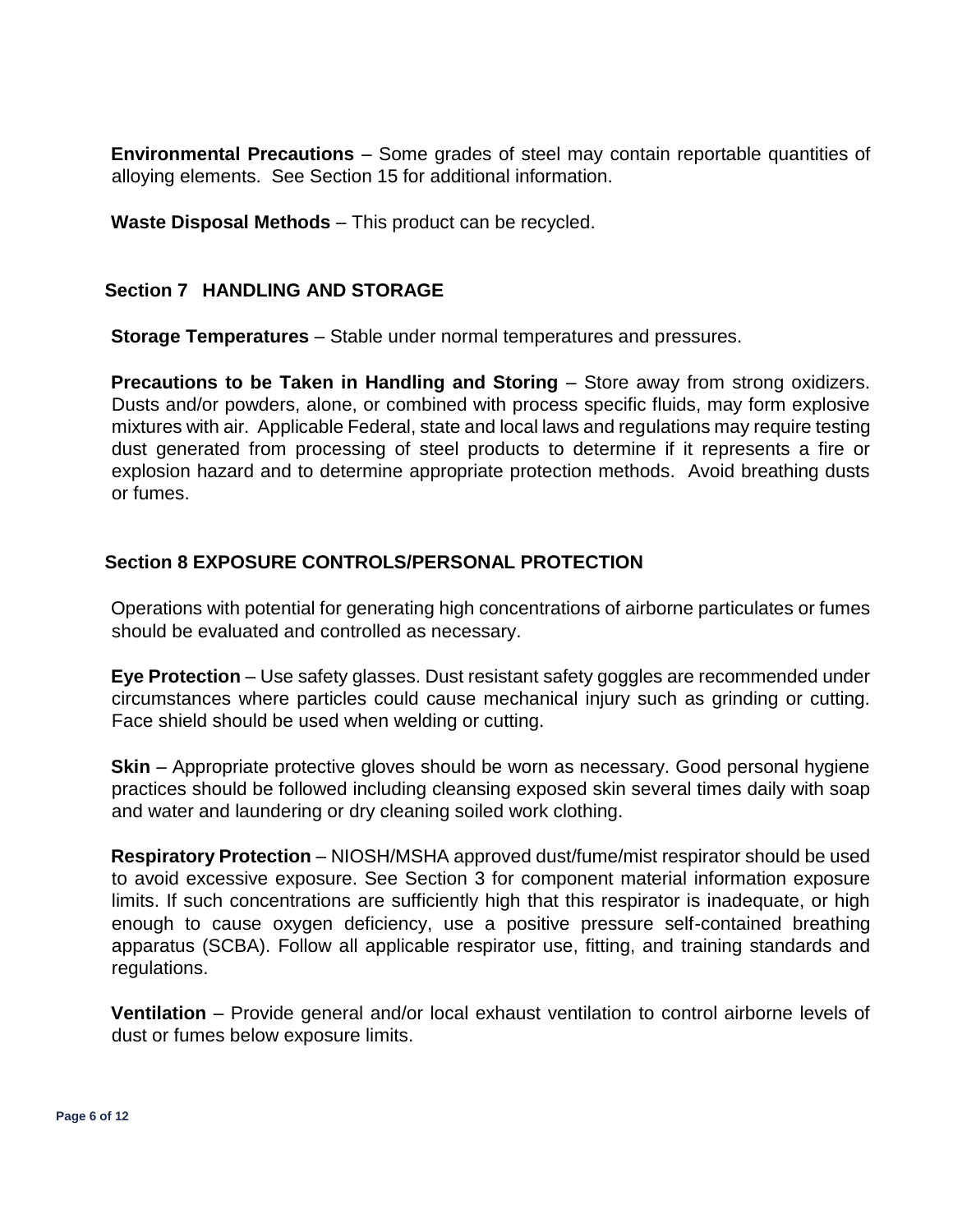**Exposure Guidelines** – No permissible exposure limits (PEL) or threshold limit values (TLV) exist for steel. See Section 3 for component materials. Various grades of steel will contain different combinations of these elements. Trace elements may also be present in minute amounts

#### **Section 9 PHYSICAL AND CHEMICAL PROPERTIES**

**Appearance and Odor** – Silver grey to grey black with metallic luster

**Boiling Point** – Not applicable

**Melting Point** – Approximately 2800˚ F

**pH** – Not applicable

**Specific Gravity (at 15.6˚ C)** – Not applicable **Density (at 15.6˚ C)** – Not applicable

**Vapor Pressure** – Not applicable

**Vapor Density (air = 1)** – Not applicable **% Volatile, by Volume** – Not applicable **Solubility in Water** – Insoluble **Evaporation Rate (Butyl Acetate = 1)** – Not applicable **Other Physical and Chemical Data** – None

#### **Section 10 STABILITY AND REACTIVITY**

**Stability** – Stable

**Conditions to Avoid** – Steel at temperatures above the melting point may liberate fumes containing oxides of iron and alloying elements. Avoid generation of airborne fume.

**Hazardous Polymerization** - Will not occur.

**Incompatibility (Materials to Avoid)** – Reacts with strong acids to form hydrogen gas. Do not store near strong oxidizers.

**Hazardous Decomposition Products** – Metallic fumes may be produced during welding, burning, grinding, and possibly machining or any situation with the potential for thermal decomposition. Refer to ANSI Z49.1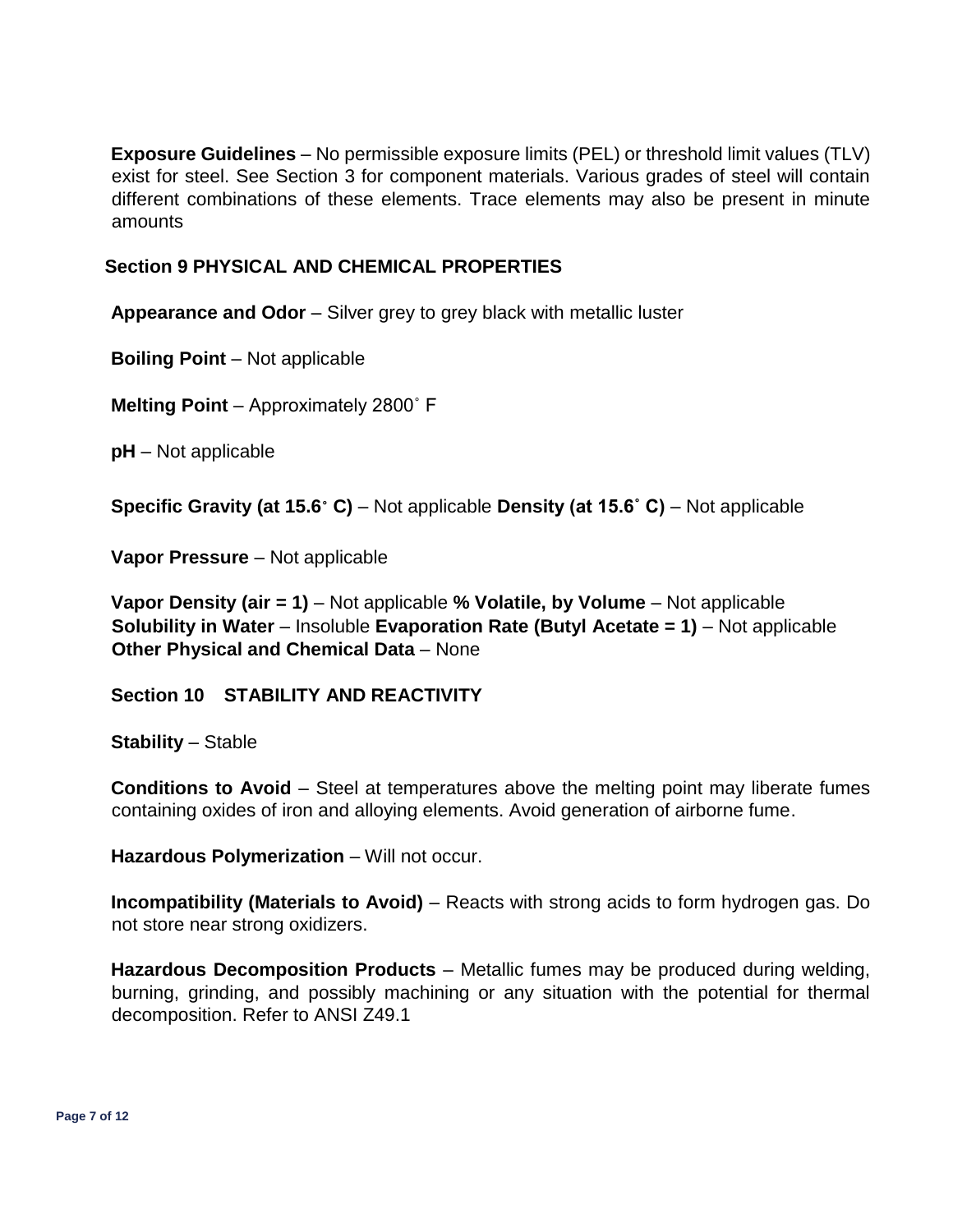# **Section 11 TOXICOLOGICAL INFORMATION**

The primary component of this product is iron. Long-term exposure to iron dusts or fumes can result in a condition called siderosis which is considered to be a benign pneumoconiosis. Symptoms may include chronic bronchitis, emphysema, and shortness of breath upon exertion. Penetration of iron particles in the skin or eye may cause an exogenous or ocular siderosis which may be characterized by a red-brown pigmentation of the affected area. Ingestion overexposures to iron may affect the gastrointestinal, nervous, and hematopoietic system and the liver. Iron and steel founding, but not iron or iron oxide, has been listed as potentially carcinogenic by IARC.

When this product is welded, fumes are generated. Welding fumes may be different in composition from the original welding product, with the chief component being ordinary oxides of the metal being welded. Chronic health effects (including cancer) have been associated with the fumes and dusts of individual component metals (see above), and welding fumes as a general category have been listed by IARC as a carcinogen (Group 2B). There is also limited evidence that welding fumes may cause adverse reproductive and fetal effects. Evidence is stronger where welding materials contain known reproductive toxins, e.g., lead which may be present in the coating material of this product.

Breathing fumes or dusts of this product may result in metal fume fever, which is an illness produced by inhaling metal oxides. These oxides are produced by heating various metals including cadmium, zinc, magnesium, copper, antimony, nickel, cobalt, manganese, tin, lead, beryllium, silver, chromium, aluminum, selenium, iron, and arsenic. The most common agents involved are zinc and copper.

This product may contain small amounts of manganese. Prolonged exposure to manganese dusts or fumes is associated with "manganism", a Parkinson-like syndrome characterized by a variety of neurological symptoms including muscle spasms, gait disturbances, tremors, and psychoses.

This product may contain small amounts of cadmium. Primary target organs for cadmium overexposure are the lung and the kidney. Because of its cumulative nature, chronic cadmium poisoning can cause serious disease which takes many years to develop and may continue to progress despite cessation of exposure.

Progression of the disease may not reflect current exposure conditions. It is also capable of causing a painful osteomalacia called "Itai-Itai" in postmenopausal women, and has caused developmental effects and/or reproductive effects in male and female animals. Cadmium is a listed carcinogen by NTP, OSHA, and IARC (Group 1).

This product may contain small amounts of chromium. Prolonged and repeated overexposure to chromium dusts or fumes may cause skin ulcers, nasal irritation and ulceration, kidney damage and cancer of the respiratory system. Chromium is skin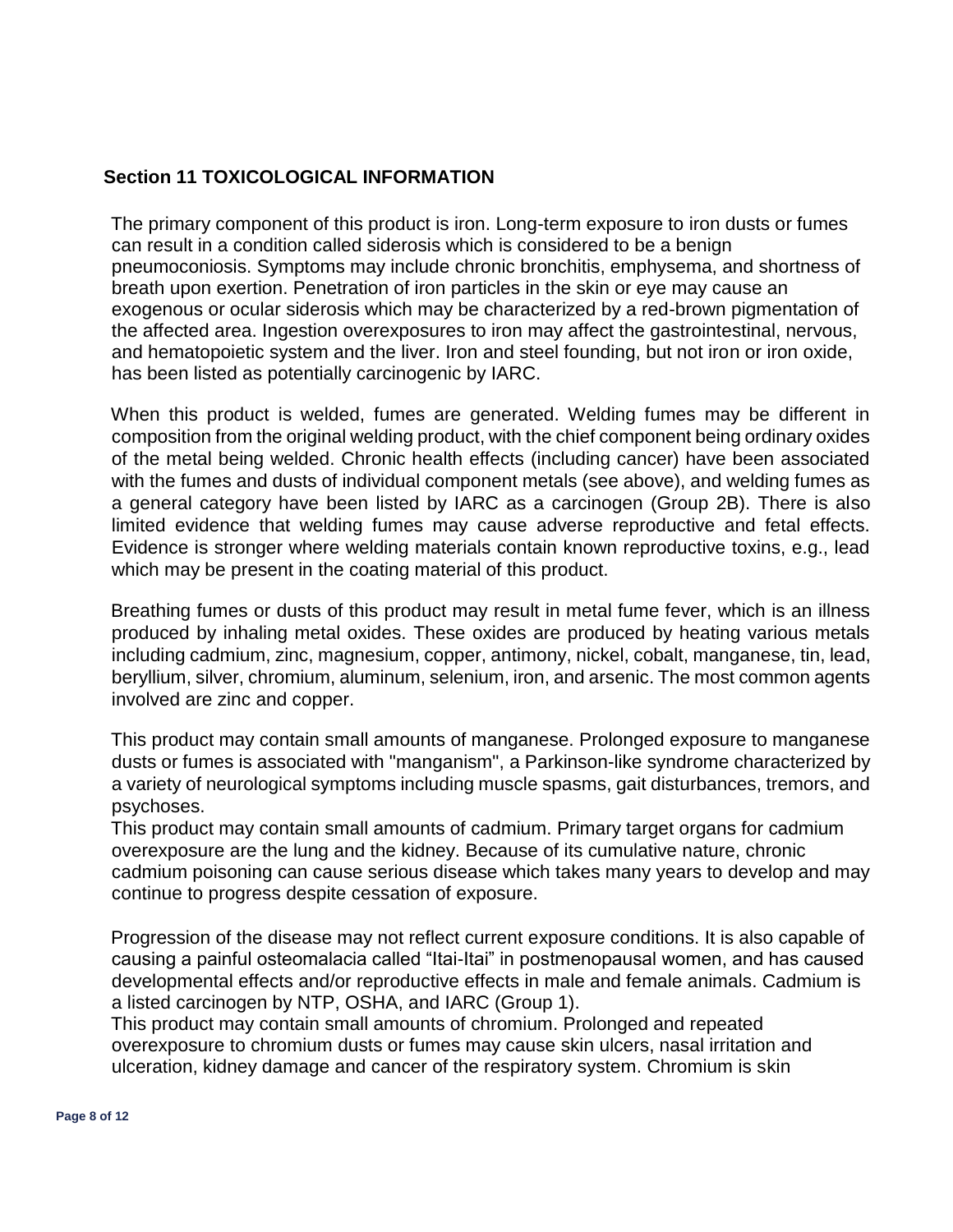sensitizer. Cancer is generally attributed to the hexavalent (+6) form of chromium which is listed as a carcinogen by NTP and IARC (Group 1).

This product may contain small amounts of nickel. Prolonged and repeated contact with nickel may cause sensitization dermatitis. Inhalation of nickel compounds has caused lung damage as well as sinus, nasal and lung cancer in laboratory animals. Nickel is a listed carcinogen by NTP and IARC (Group 1).

This product may contain small amounts of vanadium. Adverse effects from dermal, inhalation or parenteral exposure to various vanadium compounds have been reported. The major target for vanadium pentoxide toxicity is the respiratory tract. Fumes or dust can cause severe eye and respiratory irritation, and systemic effects. Chronic bronchitis, green tongue, conjunctivitis, pharyngitis, rhinitis, rales, chronic productive cough, and tightness of the chest have been reported following overexposure. Allergic reactions resulting from skin and inhalation exposures have also been reported. A statistical association between vanadium air levels and lung cancer has been suggested, but vanadium currently is not regarded as a human carcinogen.

This product may contain small amounts of lead. Lead can accumulate in the body. Consequently, exposure to fumes or dust may produce signs of polyneuritis, diminished vision and peripheral neuropathy, such as tingling and loss of feeling in fingers, arms and legs. Lead is a known reproductive and developmental toxin. It is also associated with central nervous system disorders, anemia, kidney dysfunction and neurobehavioral abnormalities. The brain is a major target organ for lead exposure. Elemental lead is listed as an IARC 2B carcinogen.

The product may contain small amounts of copper. Copper dust and fumes can irritate the eyes, nose and throat causing coughing, wheezing, nosebleeds, ulcers and metal fume fever. Other effects from repeated inhalation of copper fumes include a metallic or sweet taste, and discoloration of skin, teeth or hair. Copper also may cause an allergic skin reaction. Overexposure to copper can affect the liver.

# **Section 12 ECOLOGICAL INFORMATION**

**Aquatic Ecotoxicological Data** – No specific information available on this product.

**Environmental Fate Data** – No specific information available on this product.

# **Section 13 DISPOSAL CONSIDERATIONS**

Recovery and reuse, rather than disposal, should be the ultimate goal of handling efforts. Dispose in accordance with federal, state, and local health and environmental regulations. Prevent materials from entering drains, sewers, or waterways.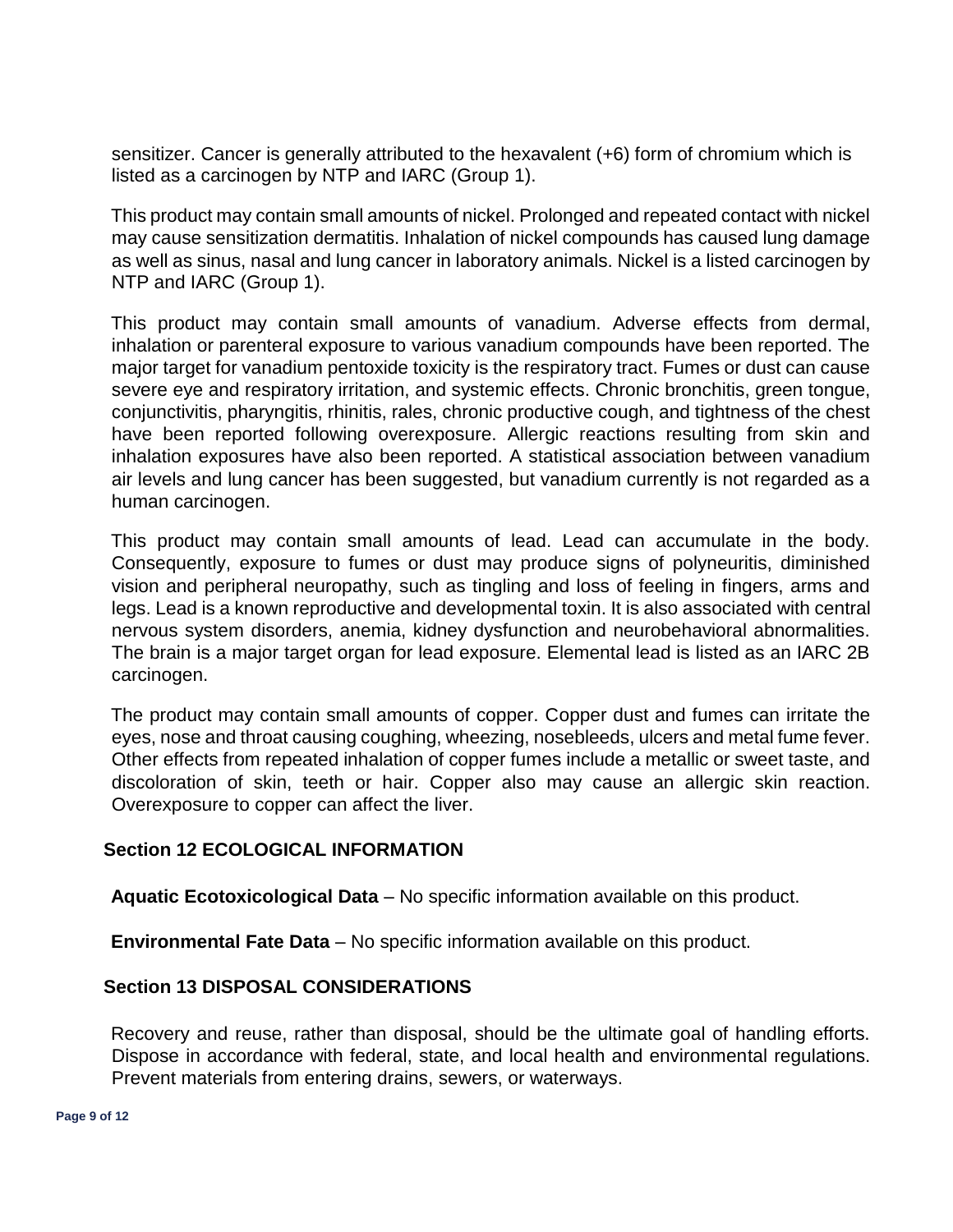# **Section 14 TRANSPORT INFORMATION**

**DOT Proper Shipping Name** – Not regulated

**DOT Hazard Classification** – Not regulated

**UN/NA Number** – Not applicable

**DOT Packing Group** – Not applicable

**Labeling Requirements** – Not applicable

**Placards** – Not applicable

**DOT Hazardous Substance** – Not applicable **DOT Marine Pollutant** – Not applicable

# **Section 15 REGULATORY INFORMATION**

This product is not hazardous under the criteria of the Federal OSHA Hazard Communication Standard 29 CFR 1910.1200. However, dusts and fumes from this product may be hazardous. This product is not hazardous under the criteria of the Federal OSHA Hazard Communication Standard 29 CFR 1910.1200. However, dusts and fumes from this product may be combustible or hazardous and require protection to comply with applicable Federal, state and local laws and regulations.

#### **CALIFORNIA PROPOSITION 65**

This product contains chemicals (antimony [oxide], arsenic, beryllium, chromium [hexavalent], cobalt, cadmium, lead, nickel) known to the State of California to cause cancer and chemicals (cadmium, lead) known to the State of California to cause birth defects or other reproductive harm.

#### **Regulatory Lists**

Some components of this product may be specifically listed by individual states; other product-specific health and safety data in other sections of the MSDS may also be applicable for state requirements. For details on your regulatory requirements, you should contact the appropriate agency in your state.

#### **Toxic Substances Control Act (TSCA)**

Components of this product are listed on the TSCA Inventory.

**Page 10 of 12**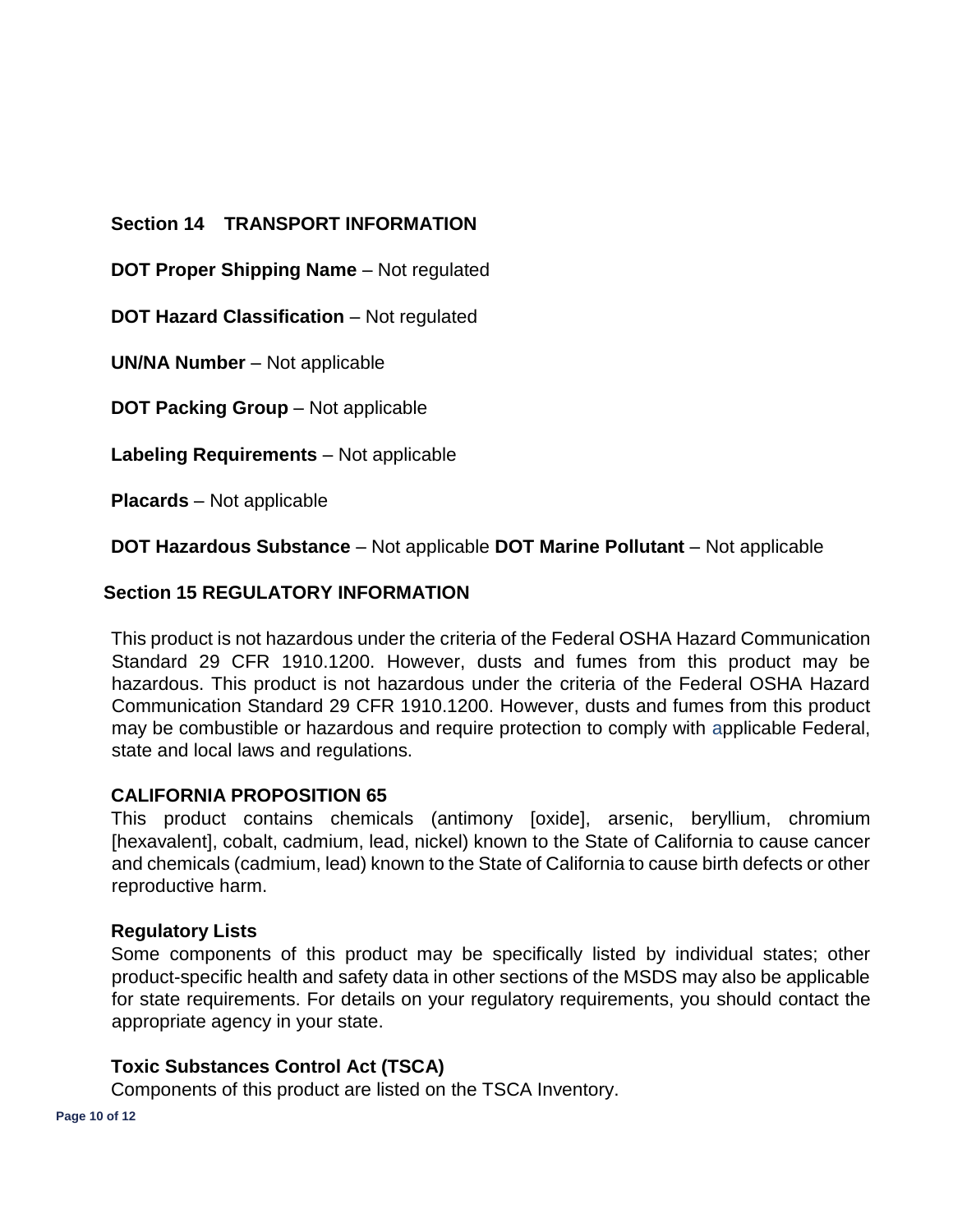# **Section 15 REGULATORY INFORMATION (continued) Comprehensive Environmental Response, Compensation and Liability Act (CERCLA)**

Steel is not reportable, however, it contains hazardous substances that may be reportable if released in pieces with diameters less than or equal to 0.004 inches (RQ marked with a "\*").

| <b>Chemical Name</b> | <b>Reportable Quantity (in</b> |
|----------------------|--------------------------------|
|                      | lb.)                           |
| Antimony             | 5000*                          |
| Arsenic              | $1*$                           |
| <b>Beryllium</b>     | $10*$                          |
| Cadmium              | $10*$                          |
| Chromium             | 5000*                          |
| Copper               | 5000*                          |
| Lead                 | $10*$                          |
| <b>Nickel</b>        | 100*                           |
| Phosphorus           | 1                              |
| Selenium             | $100*$                         |
| Zinc                 |                                |

# **Superfund Amendments and Reauthorization Act of 1986 (SARA), Title III**

SECTION 311/312 HAZARD CATEGORIES: Immediate Health Effect, Delayed Health Effect This product contains the following EPCRA Section 313 chemicals subject to the reporting requirements of section 313 of the Emergency Planning and Community Right – To – Know Act of 1986 (40 CFR 372):

# SECTION 313 REPORTABLE INGREDIENTS: **Chemical Name CAS Number Concentration (% by weight) Reportable**

| Aluminum         | 7429-90-5 | < 0.01       | $No - Less than 1\%$      |
|------------------|-----------|--------------|---------------------------|
| Antimony         | 7440-36-0 | < 0.9        | $No - Less than 1\%$      |
| Arsenic          | 7440-38-2 | < 0.09       | $No - Less than 0.1\%$    |
| <b>Beryllium</b> | 7440-43-9 | < 0.09       | $No - Less than 0.1\%$    |
| Cadmium          | 7440-43-9 | < 0.09       | $No - Less than 0.1\%$    |
| Chromium         | 7440-47-3 | $0.01 - 1.0$ | Yes $-$ Greater than 0.1% |
| Cobalt           | 7440-48-4 | < 0.09       | $No - Less than 0.1\%$    |
| Copper           | 7440-50-8 | < 0.9        | $No - Less than 1\%$      |
| Lead             | 7439-92-1 | < 0.05       | $No - Less than 0.1\%$    |
| Manganese        | 7439-96-5 | $0.2 - 2$    | Yes – Greater than $1\%$  |
| <b>Nickel</b>    | 7440-02-0 | < 1.0        | Yes $-$ Greater than 0.1% |
| Phosphorus       | 7723-14-0 | < 0.9        | $No - Less than 1\%$      |